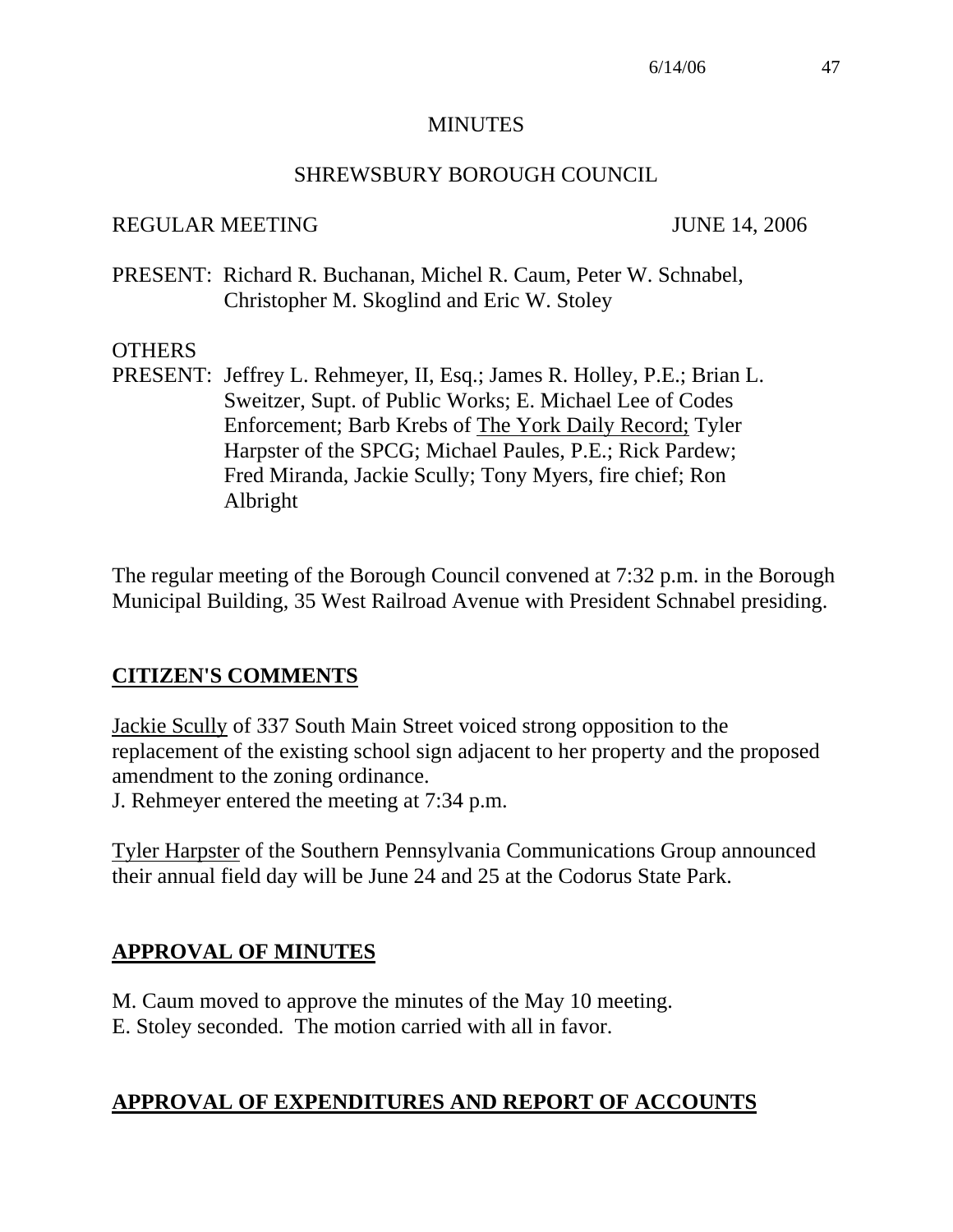C. Skoglind moved to approve the expenditures and report of accounts for March and April.

M. Caum seconded. The motion carried with all in favor.

B. Krebs entered the meeting at 7:43 p.m.

## **BILL LIST**

The bill list was presented for May. General account: 7693 thru 7758; Water account: check numbers 3591 thru 3614; Sewer account: check numbers 3572 thru 3592.

E. Stoley moved to approve the bill list for May.

R. Buchanan seconded. The motion carried with all in favor.

# **SUBDIVISION AND LAND DEVELOPMENT BUSINESS**

### Shrewsbury Concrete Final Land Development Plan

Mike Paules stated Shrewsbury Concrete is adding a recycling unit which will separate the sand and aggregate to be reused. There is an issue in Shrewsbury Township where waste material went to the parking area of the Laurence Wirtz property and Mr. Wirtz pushed it over the edge onto right of ways and some got washed down into the creek. This plan is separate from that issue and is ready to be adopted. There is about a 1,400 square foot area in the Township but the structure is in the Borough. There is no increase in stormwater runoff. R. Buchanan commended Mr. Albright for taking the initiative to install the recycling area.

The location map is to be a scale of not less than 1,000 feet to the inch. A waiver is requested.

The special exception for expansion of a nonconformity was granted by the Zoning Hearing Board.

E. Stoley moved to approve the waiver for the scale.

R. Buchanan seconded. The motion carried with all in favor.

E. Stoley moved to approve the final land development plan of Shrewsbury Concrete subject to the special exception as set forth by the Zoning Hearing Board.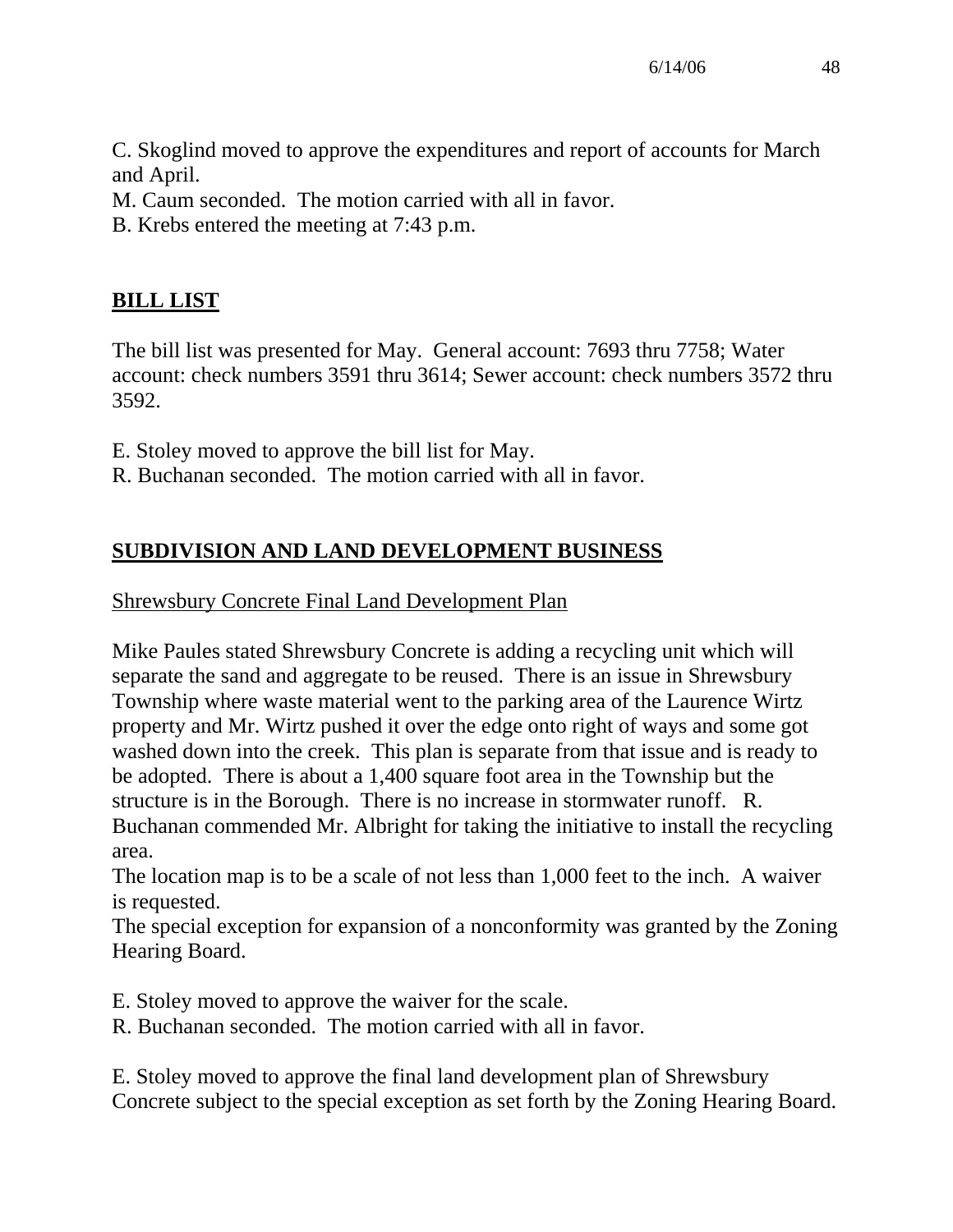### C. Skoglind seconded.

Roll call vote:

| <b>Buchanan</b> | yes, in favor |
|-----------------|---------------|
| Caum            | yes, in favor |
| Schnabel        | yes, in favor |
| Skoglind        | yes, in favor |
| Stoley          | yes, in favor |

### Former AMP Plant Building on West Clearview Drive

Rick Pardew stated the building is for sale and the Glen Rock Church of Christ would use half and a sport facility would use the other half. It is presently zoned industrial. Rick asked Council if it was worthwhile proceeding with an engineer and attorney to change the property from industrial to commercial zoning.

The Subdivision, Land Development and Zoning committee will schedule a meeting and invite the neighbors to voice their opinion.

## **REPORTS**

## **Codes Enforcement** – Michael Lee

### Bennett Garage

The garage in the rear of 30 North Main Street has been demolished and grass has been planted.

#### Laurence Wirtz

Mr. Wirtz has piped the stream on the property at 46 Lexington Drive, which has since been sold. There is flooding at this property and the new property owner has been notified. DEP is involved and Mike was given permission to work with Sol. Rehmeyer in the support of DEP.

### Cresswell Property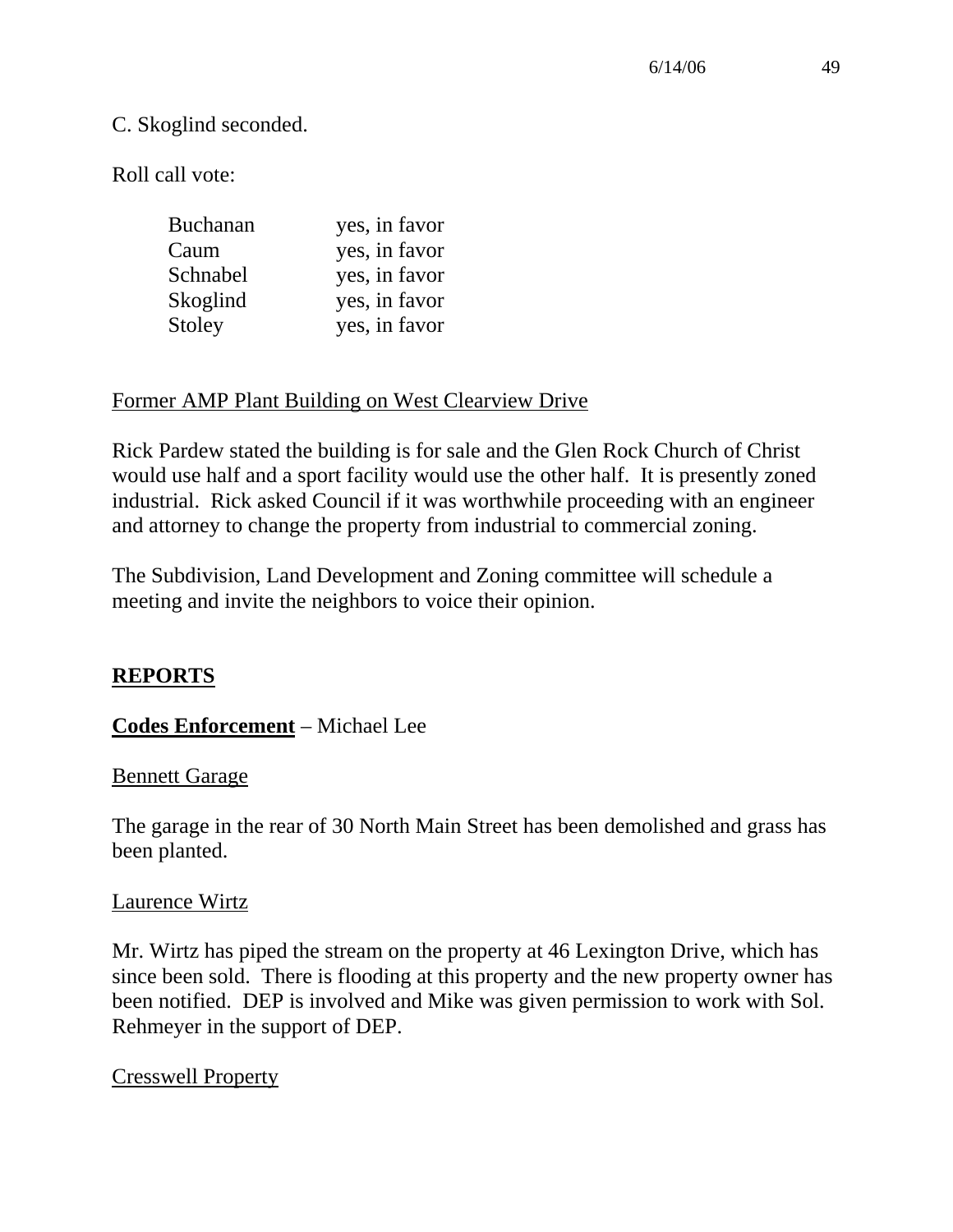The building in the rear was inspected and Mike will be submitting his report in the near future. The file will be reviewed by Mike. Mr. Cresswell was very cooperative.

### Valley View Grove Detention Basin

The detention basin has been cleaned up.

### Fireworks

The fire company would like to have fireworks at their carnival and asked if a permit is needed. The law has changed and it is believed a permit is needed and Mike will expedite the permit. The fire company can proceed with their plans.

R. Buchanan moved to authorize Codes Enforcement to proceed on behalf of the fire company to expedite the issuance of a permit.

E. Stoley seconded. The motion carried with all in favor.

## **Water & Sewer** – Richard R. Buchanan

### Keeny Wells

Two of the three test well sites have been eliminated as they are too close to extra value wetlands. Our hydrogeologist, Paul Miller, is in the process of applying for the necessary permits to begin test drilling. Hopefully, the drilling can begin in the next three weeks.

### Pumphouse Wells

The SWIP testing for the new wells is complete and DEP will evaluate the results. In the meantime, we are using the wells at 35,000 gallons per day. The permit stipulation requires Deer Creek to flow at 45 gallons per minute and so far the creek's lowest flow rate has been 52 gallons per minute.

### Sewer Camera and Flusher Trailers

Several companies demonstrated sewer cameras and flusher units in the last two years. Units that fit our needs are on the PACC contract. The sewer camera and flusher will cost \$142,000.00. B. Sweitzer was given permission to order the units,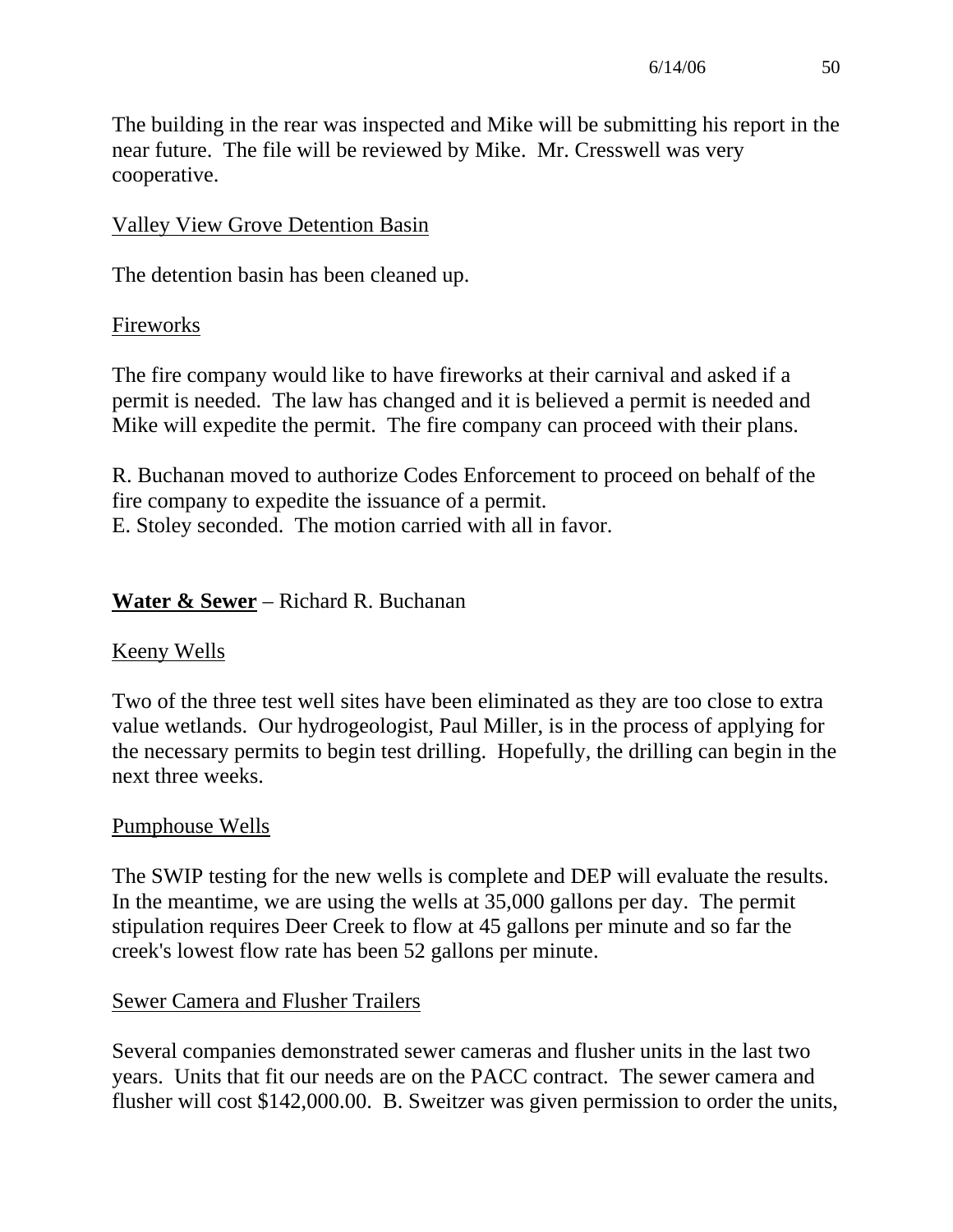### Water Capital Improvement Fee

A Water Tapping Fee Calculation study was performed by James R. Holley & Assoc. dated May, 2006 and the fee will increase from \$1,500.00 to \$1,706.05.

R. Buchanan moved to approve the capital improvement fee increase to \$1,706.05. E. Stoley seconded.

R. Buchanan moved to amend the motion that the Borough accepts the Water Tapping Fee Calculation study dated May, 2006.

E. Stoley seconded. The motion carried with all in favor.

## Stonebridge/Gary Stewart Sewer EDUs

Mr. Stewart has asked if he can sell EDUs purchased for use in Hopewell Township to another party for use in Shrewsbury Township. Mr. Stewart can sell the EDUs back to the Borough for the same price they were purchased for but the Borough made it very clear the EDUs cannot be transferred to another municipality.

Sol. Rehmeyer was authorized to write a letter if needed.

## Deduct Meter for Home Depot

Mr. Stewart is also arguing that if Home Depot purchases a deduct meter that that usage should be credited against the sewer EDUs being allocated for this property. The ordinance will be provided to Mr. Stewart.

# **Public Roads & Lighting** – Christopher M. Skoglind

## Extra Snow Plow Driver

Bid specifications have been prepared.

# **Public Lands & Buildings and Finance** – Christopher M. Skoglind

Playground at Municipal Building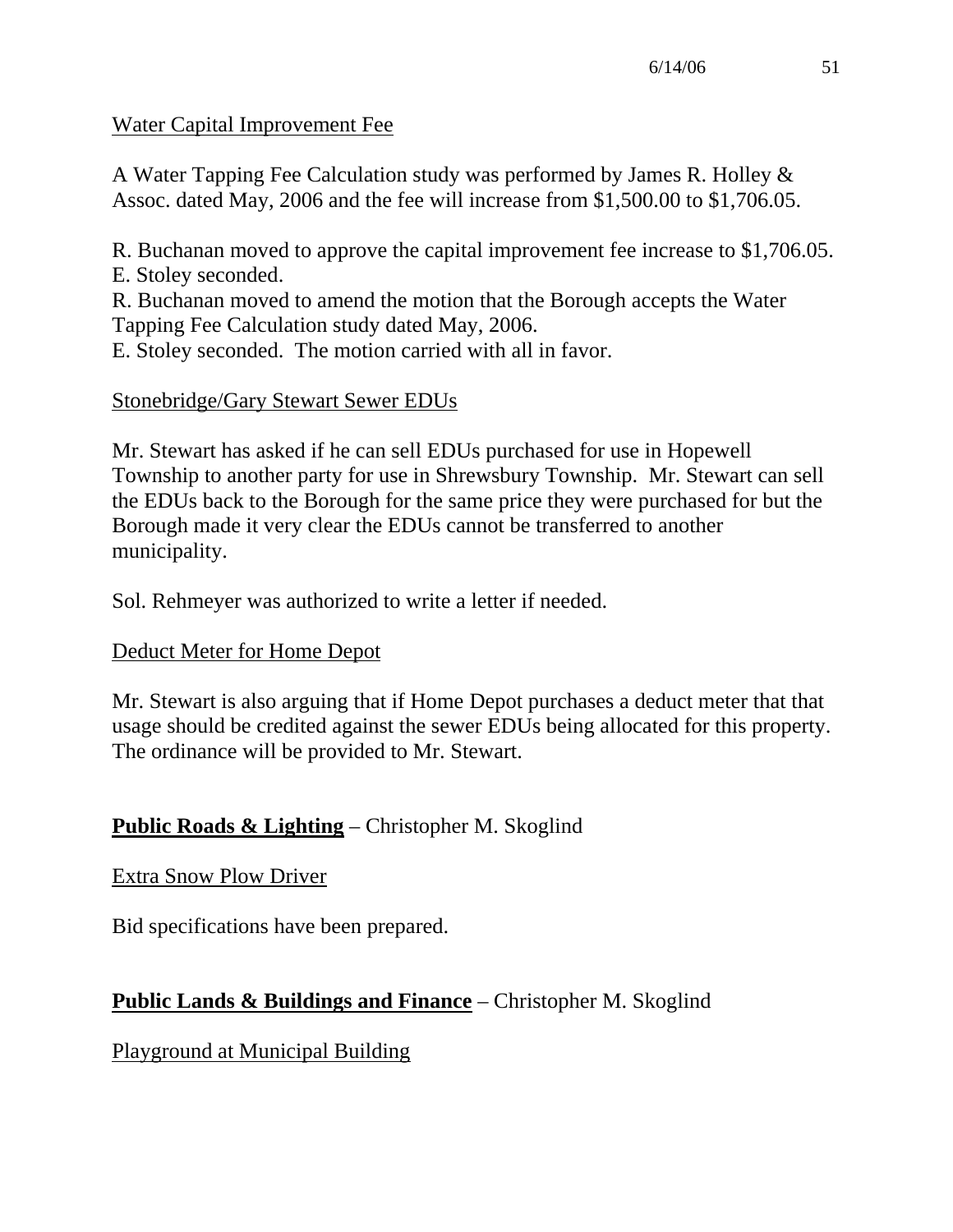The equipment at the municipal building will be removed and will be landscaped as an Eagle Scout project. The scout has come up with a budget of \$1,300.00 which does not include a bench.

C. Skoglind moved to allocate funds not to exceed \$1,600.00 for the project. E. Stoley seconded. The motion carried with all in favor.

This project will be paid from recreation fee funds.

# Donated Pickup Truck

M. Ridgely offered to donate a 1970s pickup truck that has low mileage. The truck needs body work to get it road ready. It was the consensus of Council to kindly decline the offer and to put the money in the capital purchase fund toward a future new vehicle.

## Maintenance Contract HVAC

C. Skoglind moved to accept the maintenance contract with Remco for maintenance and repair of the heating and air conditioning systems in the municipal building and public works garage at a price of \$2,319.00. E. Stoley seconded. The motion carried with all in favor.

# **ENGINEER'S REPORT**

# PennDOT Sign Regulations

PennDOT adopted the Manual Uniform Traffic Control Devices and all new traffic control devices must be installed in accordance with this newly adopted manual. Also, all ground mounted street name signs shall be of type 3 material or better with six inch letters by January, 2012.

# **SOLICITOR'S REPORT**

I-83 Rest Stop EDU Issues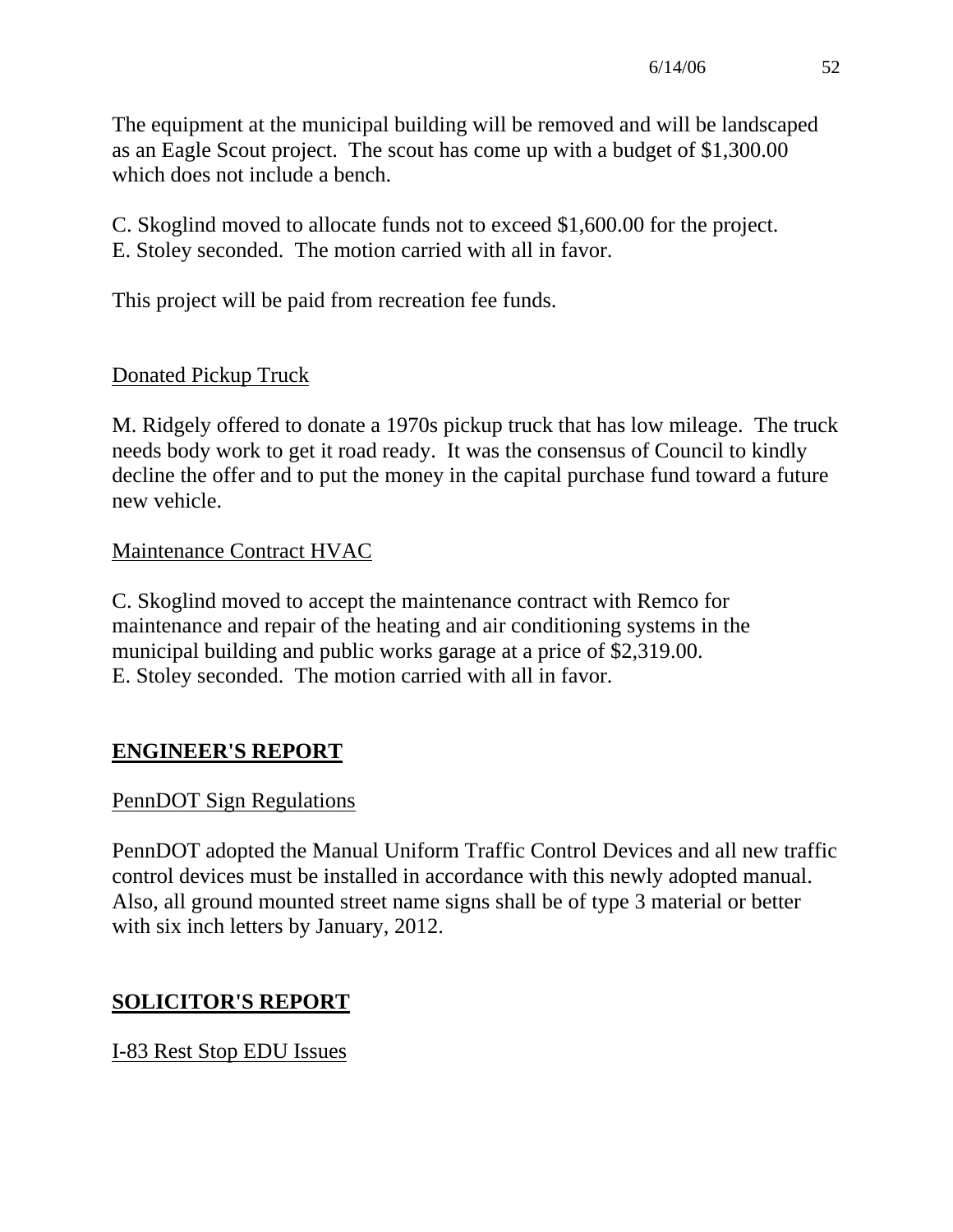R. Buchanan stated he needed to review the proposed utility services agreement that was prepared by PennDOT.

### Water Tapping Fee

An ordinance will be prepared for adoption of the new water tapping fee.

### Amendment to Zoning Ordinance - Signs

Wording will be added that the principal use of a house of worship, public school or non-profit institution cannot be a residence. F. Miranda questioned section 301.1(e) and permitting. He stated a temporary sign can be made permanent by placing it in concrete. If a permanent sign is installed there shall be no more temporary signs used.

Sol. Rehmeyer was asked to amend the proposed ordinance.

## **Public Safety, Welfare and Personnel** – Michael R. Caum

### Burn Ban

M. Caum moved to lift the burn ban. E. Stoley seconded. The motion carried with all in favor.

### Pension Meeting

C. Skoglind will meet with the R. J. Hall Company regarding investment options on June 29.

## **Secretary's Report**

Reminder of June 22 York County Boroughs Association.

## **York Adams Tax Bureau**

**Subdivision, Land Development and Zoning** – Eric W. Stoley

**Planning Commission/Regional Planning Commission** – Eric W. Stoley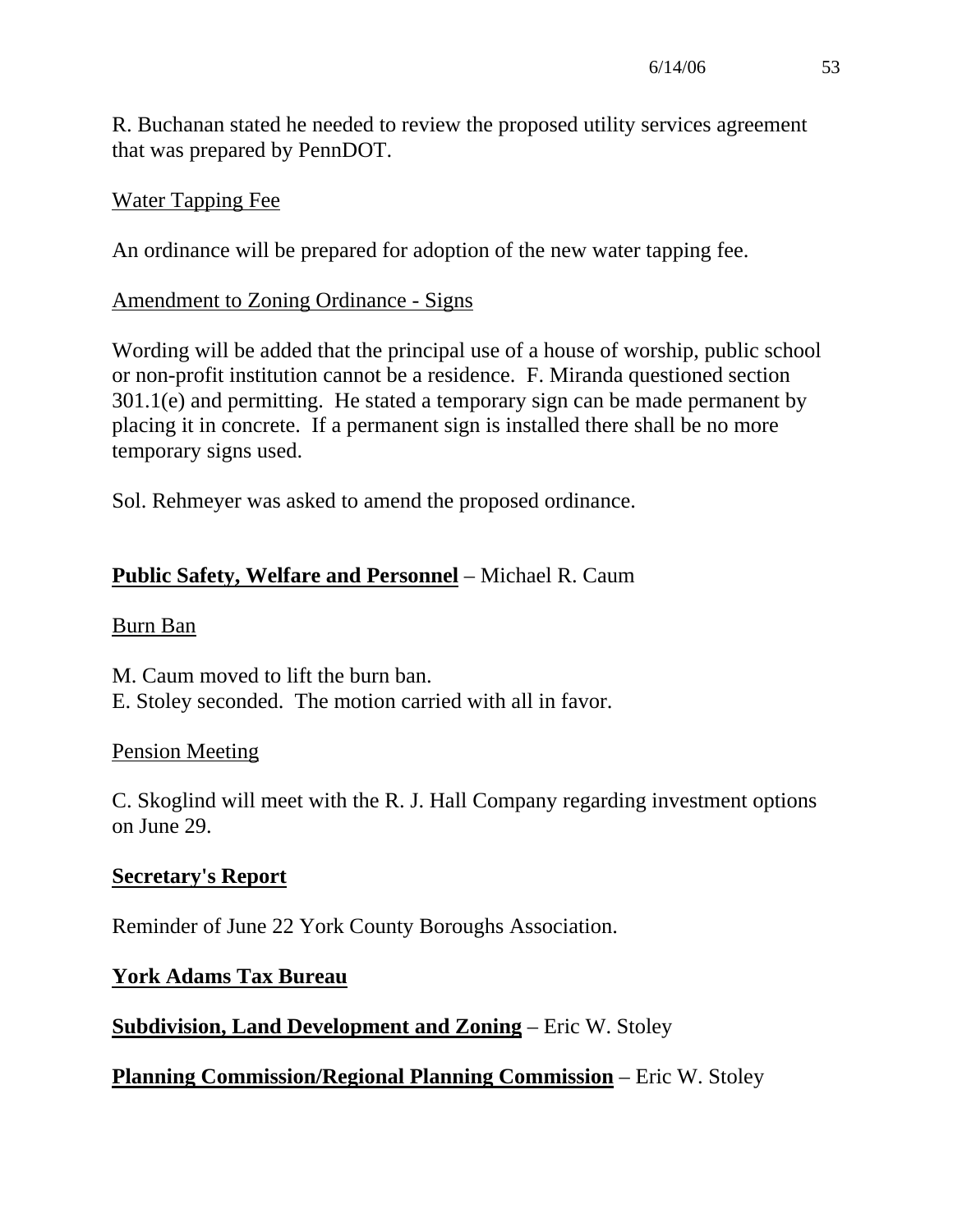## Resignation of Michael Smelgus from the Planning Commission

C. Skoglind moved to regretfully accept the resignation of Michael Smelgus from the Planning Commission after serving for 20 years. E. Stoley seconded. The motion carried with all in favor.

### **Southern Regional Police** – Richard R. Buchanan

Railroad Borough's hours have increased somewhat. The false alarms are about the same. Serious contract negotiations are about to begin. The citizen's group on Covington Drive has not been active in counting speeders.

### **UNFINISHED BUSINESS**

### Extra Pick Up for Leaves

Penn Waste will be asked if the contract can be amended to change the dates for the two extra bags for leaves to November 1 thru January 31.

A letter will be sent to Penn Waste.

#### Deer Creek Buffer Zone

The proposal was received from the homeowners association. A meeting will be set by the Subdivision, Land Development and Zoning committee with the residents of the Deer Creek development and the Cardinal Drive.

### **NEW BUSINESS**

### **OTHER BUSINESS**

#### Chick-fil-A Donation

Chick-fil-A will be donating \$120,000 over five years to Shrewsbury Township in exchange for signs at the ballfield. Council thought this was a very generous donation from a corporation to the community.